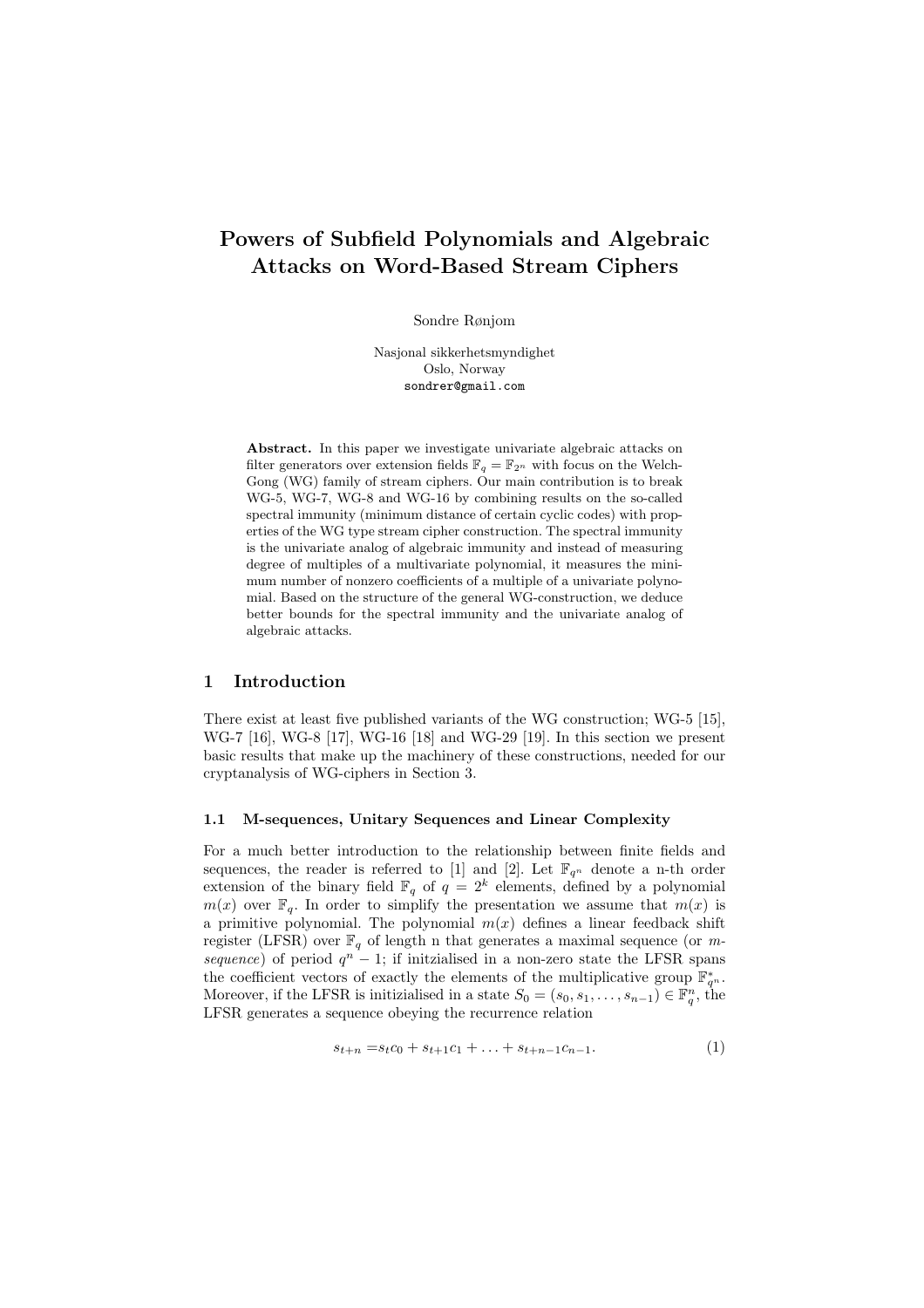defined by the coefficients of  $m(x)$ . The minimal polynomial of a periodic sequence *s* over  $\mathbb{F}_{q^n}$  is the polynomial of least degree generating that sequence. The degree of this polynomial is what is called the *linear complexity* of the sequence. Let  $\alpha \in \mathbb{F}_{q^n}$  be, for sake of simplicity, a primitive element. For  $\beta \in \mathbb{F}_{q^n}^*$ and  $d \in \{0, 1, \ldots, q^n - 1\}$  we call the sequence

$$
b_{d,t} = \beta(\alpha^t)^d, t = 0, 1, 2, \dots
$$

over  $\mathbb{F}_{q^n}$  a *unitary sequence*. Unitary sequences  $b_{d,t}$  are the simplest forms of nonzero sequences in the sense that their linear complexity is 1, since their minimal polynomials are the linear polynomials  $x + \alpha^d$ . It is well-known that the minimal polynomial of the sum of two sequences  $a_t$  and  $b_t$  is equal to the least common multiple of their individual minimal polynomials. Thus the sum of two unitary sequences  $a_t = \beta_1(x\alpha^t)^{d_1}$  and  $b_t = \beta_2(x\alpha^t)^{d_2}$  has simply minimal polynomial  $m(x)=(x+\alpha^{d_1})(x+\alpha^{d_2})$ . In general, if *I* is a random distinct subset of  $\{0, 1, 2, \ldots, q^n - 1\}$  and  $c_i$  are random nonzero constants of  $\mathbb{F}_{q^n}$ , the polynomial

$$
P(x) = \sum_{i \in I} c_i x^i
$$

defines a sum of unitary sequences  $z_t = \sum_{i \in I} c_i (x \alpha^t)^i$  with minimal polynomial  $m(x) = \prod_{i \in I} (x + \alpha^i)$  and linear complexity  $|I|$ .

# 2 Filter Generators and Algebraic Attacks over  $\mathbb{F}_{2^n}$

Filter generators have been well-studied in literature and consists usually of a binary m-sequence generating LFSR of length n, a Boolean function *f* in *k* variables and a subset of tapping positions  $I \subset \{i_1, i_2, \ldots, i_k\} \subset \{0, 1, 2, \ldots, n\}$ . In this section we quickly recapture the current state of algebraic attacks on such constructions, but in terms of univariate polynomial equations. In the rest of the paper, all operations on polynomials over  $\mathbb{F}_{q^n}$  are modulo  $x^{q^n} + x$ . Let  $L(x) = \sum_{i=0}^{n-1} x^{2^i}$  denote the trace from  $\mathbb{F}_q = \mathbb{F}_{2^n}$  to  $\mathbb{F}_2$  and  $\alpha \in \mathbb{F}_{2^n}$  a root of the LFSR feedback polynomial. Since the shift-register obeys a linear recursion, each bit  $s_{t+i}$  of the state  $S_t$  at time *t* can be described linearly by  $L_{t+i}(x) =$  $L(x\alpha^{t+i})$  where *x* is the initial state. If the state of the LFSR at time *t* is  $S_t = (s_t, s_{t+1}, \ldots, s_{t+n-1})$ , a binary keystream sequence can be generated by

$$
z_t = f(s_{t+i_1}, s_{t+i_2}, \dots, s_{t+i_k})
$$
  
=  $f(L_{t+i_1}(x), L_{t+i_2}(x), \dots, L_{t+i_k}(x))$ 

The bits of the sequence *z<sup>t</sup>* are successively exored with the plaintext bits to form a ciphertext sequence. The choice of LFSR, tapping positions and Boolean function all have various effects on the cryptographic quality of the resulting keystream *zt*.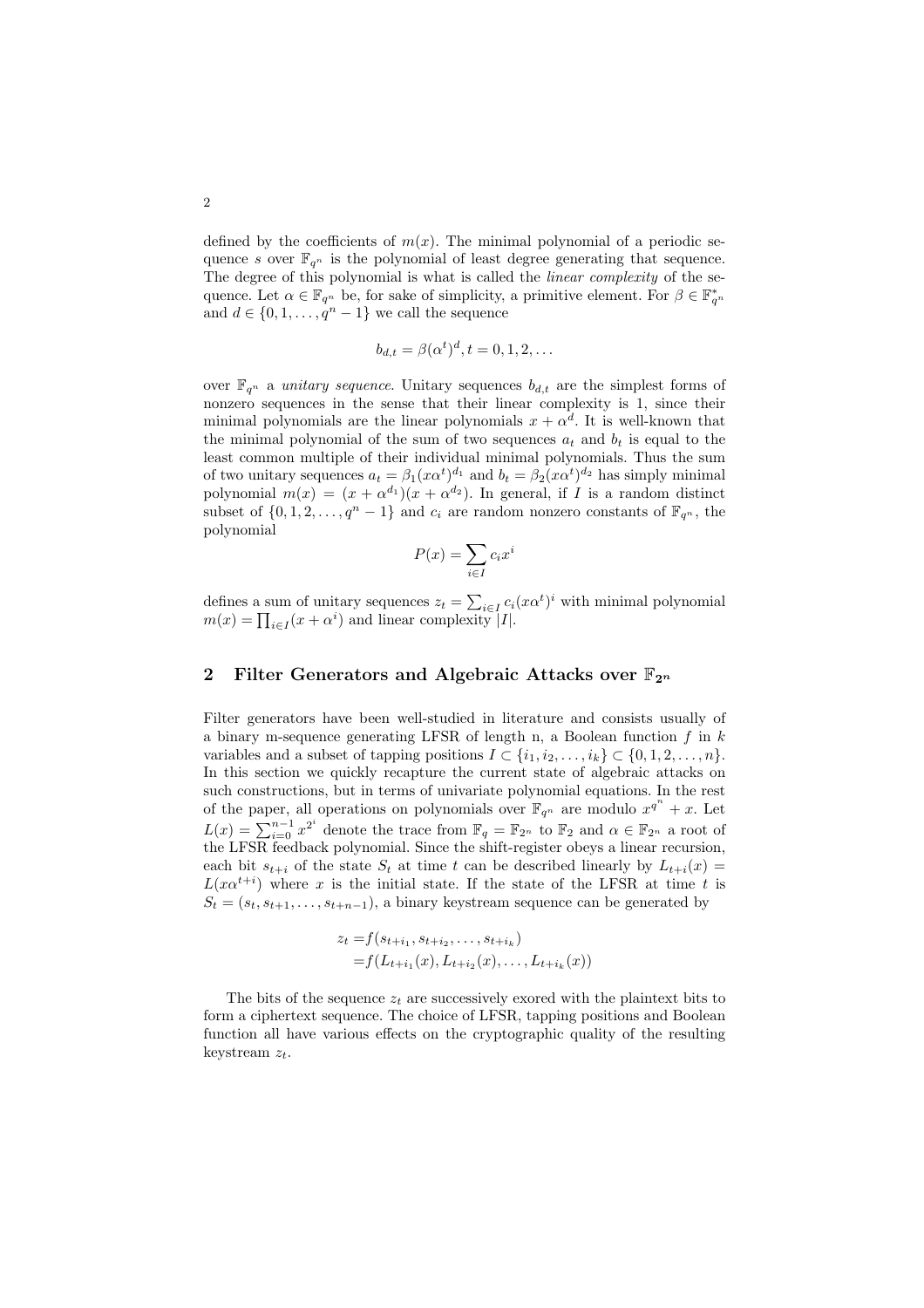#### 2.1 Algebraic Attacks

In algebraic cryptanalysis (see for instance [6] and [5]) of a filter generator the adversary tries to solve an associated equation system relating unknown statevariables with keystream values. Then if the adversary has observed a sequence of keystream bits beginning at time  $t$ ,  $(z_t, z_{t+1}, \ldots, z_{t+m})$ , she can set up a system of equations of the form

$$
z_t = f(L_{t+i_1}(x), L_{t+i_2}(x), \dots, L_{t+i_k}(x))
$$
  
=  $F_t(x), t = 0, 1, 2, \dots$ 

The Boolean function  $f$  contains monomials in n variables of degree up to  $d =$ deg(*f*), thus the univariate polynomial  $F_t(x)$  can have at most  $D = \sum_{i=0}^{d} {n \choose i}$ nonzero coefficients (exactly those  $x^i$  where  $wt(i) \leq d$ ). This means that if the adversary observes *D* keystream bits, she can set up a system of at most *D* equations in  $D$  unknowns over  $\mathbb{F}_{2^n}$  and solve using linear algebra. In multivariate cryptanalysis the complexity is given by  $O(D^{\log_2(7)})$ . Notice that  $F_{t+i}(x)$  =  $F_t(xa^i)$  and that the coefficients of  $F_t(x) = \sum_{wt(i) \le d} c_i x^i a^{ti}$  span cyclic vectors of the form

$$
v_t = (\alpha^{ti_1}, \alpha^{ti_2}, \dots, \alpha^{ti_D}).
$$

If we let *D* such vectors for  $t = 0, 1, 2, \ldots, D - 1$  span a  $D \times D$  matrix *M*, the resulting matrix is a Vandermonde matrix and can be manipulated more efficiently than generic matrices (the inverse can be computed in  $O(Dlog(D)^2)$ ). Moreover, if  $X = (c_{i_1}x^{i_1}, c_{i_2}x^{i_2}, \ldots, c_{i_D}x^{i_D})$  then  $M \cdot X = (z_0, z_1, \ldots, z_{D-1})$  and

$$
M^{-1}(z_0, z_1, \dots, z_{D-1}) = (x_{i_0}, x_{i_1}, \dots, x_{i_D})
$$

If we compute *X* from *z*, we can easily recover the initial state *x* from one of the equations  $c_{i_j} x^{i_j} = x_{i_j}$ . In practice one can pre-compute one of the columns of the inverse to recover x from a pre-chosen value  $x_{i_j}$ . This is essentially the improved algebraic attack presented in [14].

#### 2.2 Algebraic Attacks and Low-Degree Polynomials

An often more keystream efficient method is to make use of low-degree multivariate multiples of  $f$  and  $f + 1$ . Moreover, if there exist a multivariate Boolean polynomial *g* in the ideal spanned by *f* over  $\mathbb{F}_2$  of lower degree *e*, the adversary can use the relation

$$
g(S_t)(z_t + f(S_t)) = 0
$$

which yields a new valid equation each time  $z_t = 0$  since the zeros of f is a subset of any multiple *g*. If we let  $G_t(x) = g(L_{t+i_1}(x), L_{t+i_2}(x), \ldots, L_{t+i_k}(x))$ , we can construct a system of equations

$$
G_{t_i}(x) = 0
$$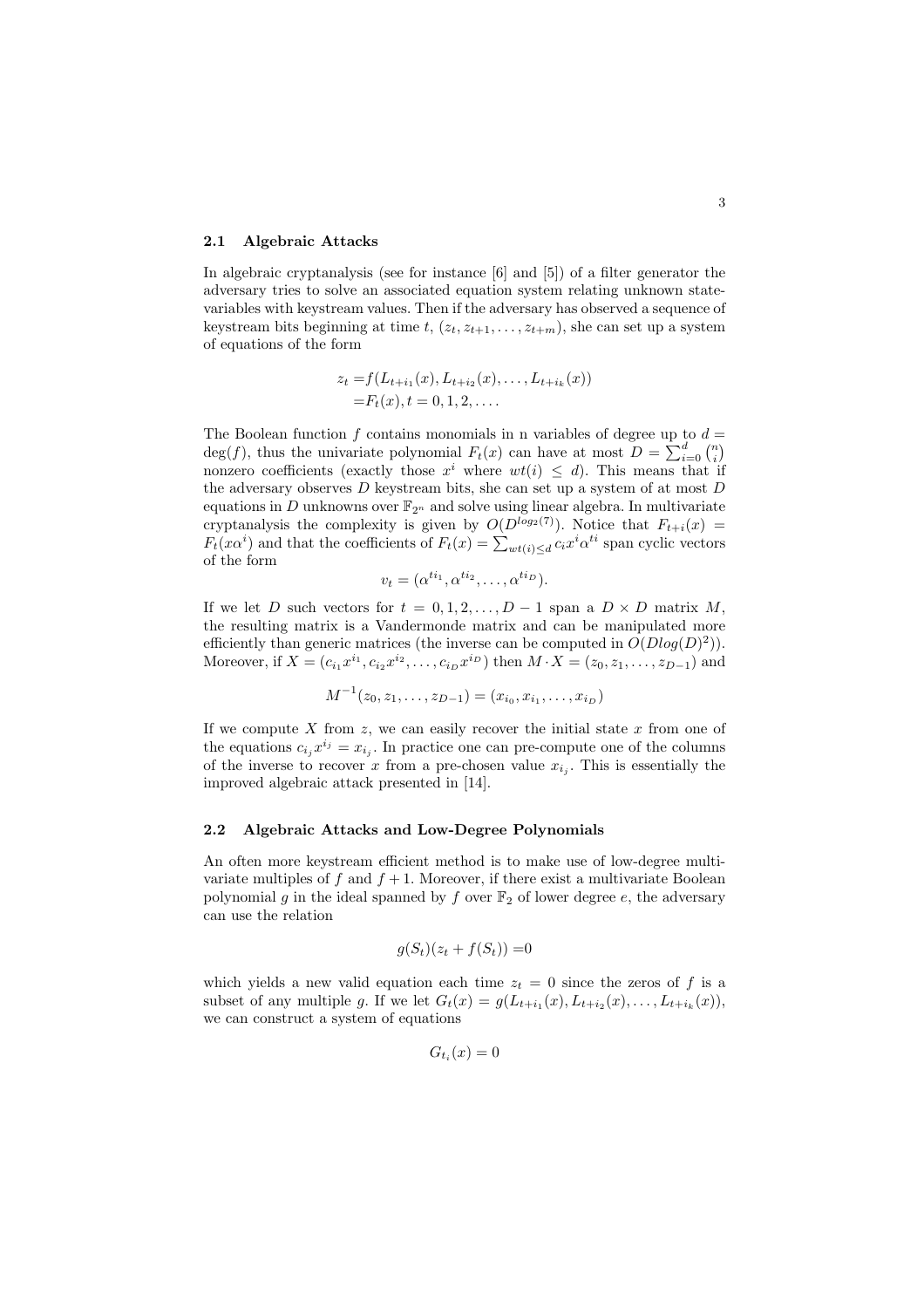for all  $t_i$  when  $z_{t_i} = 0$ . Let  $T = \{t_1, t_2, \ldots, t_E\}$  where  $E = \sum_{i=0}^{e} {n \choose i}$ . The equations involve at most  $E$  nonzero coefficients so we can set up a  $E \times E$  matrix *M* spanned by coefficient vectors  $v_{t_j} = (\alpha^{t_j i_1}, \alpha^{t_j i_2}, \dots, \alpha^{t_j i_E})$  for  $t_j \in T$ and an unknown initial state related vector  $X = (c_{i_1}x^{i_1}, c_{i_2}x^{i_2}, \ldots, c_{i_E}x^{i_E})$  such that  $v_{t_i} \cdot X = G_t(x) = 0$  for all  $t_i \in T$ . The rank of the equation system in an "annihilator"-attack has been assumed to have almost full rank *E* in litererature, but it has been an open question. We can now resolve this question by noting that the matrix *M* is a *generalized* Vandermonde matrix and it was shown by Shparlinski[8] that almost all such matrices have full rank. The *algebraic immunity* of a Boolean function was introduced in [12] and measures the resistance of a function against algebraic attacks. Moreover, the algebraic immunity, abbreviated  $AI(f)$ , is defined as the minimal degree of a multiple of either f or  $f + 1$ . It has been shown that  $AI(f)$  for a k-variable function satisfy the bound  $0 \leq AI(f) \leq \lceil k/2 \rceil$ . The adversary can therefore always reduce datacomplexity from  $\sum_{i=0}^{d} {n \choose i}$  to roughly  $2\sum_{i=0}^{\lceil \frac{k}{2} \rceil} {n \choose i}$  if the degree of the function *f* is larger than *AI*(*f*). But all hope is not lost even if the design employs a Boolean function with optimal algebraic immunity. It was shown in [22], that if there exist polynomials *g* and *h* with  $\deg(g) < \deg(h) < \deg(f)$  where  $h = g \cdot f$ , the adversary can instead set up an equation system of the form

$$
h_t(S_0) + g_t(S_0) \cdot z_t = 0
$$

for  $t = 0, 1, 2, \ldots$  Let  $e = \deg(g), d = \deg(h), E = \sum_{i=0}^{e} {n \choose i}$  and  $D =$  $\sum_{i=0}^{d} {n \choose i}$ . Further, let  $H_t(x) = h_t(L_{t+i_1}(x), L_{t+i_2}(x), \ldots, L_{t+i_k}(x))$  and  $G_t(x) =$  $g_t(L_{t+i_1}(x), L_{t+i_2}(x), \ldots, L_{t+i_k}(x))$  such that

$$
H_t(x) + G_t(x) \cdot z_t = 0.
$$

The authors of [7] showed that if the adversary pre-computes the minimal polynomial  $m_h(x)$  of the sequence  $b_t = h(S_t)$  she can simply apply the recursion defined by  $m_h(x) = \sum_{i=0}^{D} c_i x^i$  to the equation system

$$
\sum_{i=0}^{D} c_i (H_{t+i}(x) + G_{t+i}(x)z_{t+i}) = 0
$$

for  $t = 0, 1, 2, \ldots, E-1$ . The polynomial  $m_h(x)$  is simply  $\prod_{c_i \neq 0} (x + \alpha^i)$  where  $c_i$ are the coefficients of  $H_0(x)$  where we assume that all the coefficients for terms  $x^{i}$  of weight less or equal to *d* are nonzero. Since the sequence  $h(S_{t}) = H_{t}(x)$ obeys the recursion defined by  $m_h(x)$ , the new equations become

$$
\sum_{i=0}^{D} c_i (G_{t+i}(S_0) z_{t+i}) = 0
$$

for  $t = 0, 1, 2, \ldots$  which is now a system of equations involving the E coefficients of  $G_t(x)$ . The best total complexity for solving such equation systems has been shown to be  $O(EDlog_2(D) + E^{log_2(7)})$ . It is assumed that one needs  $D + E$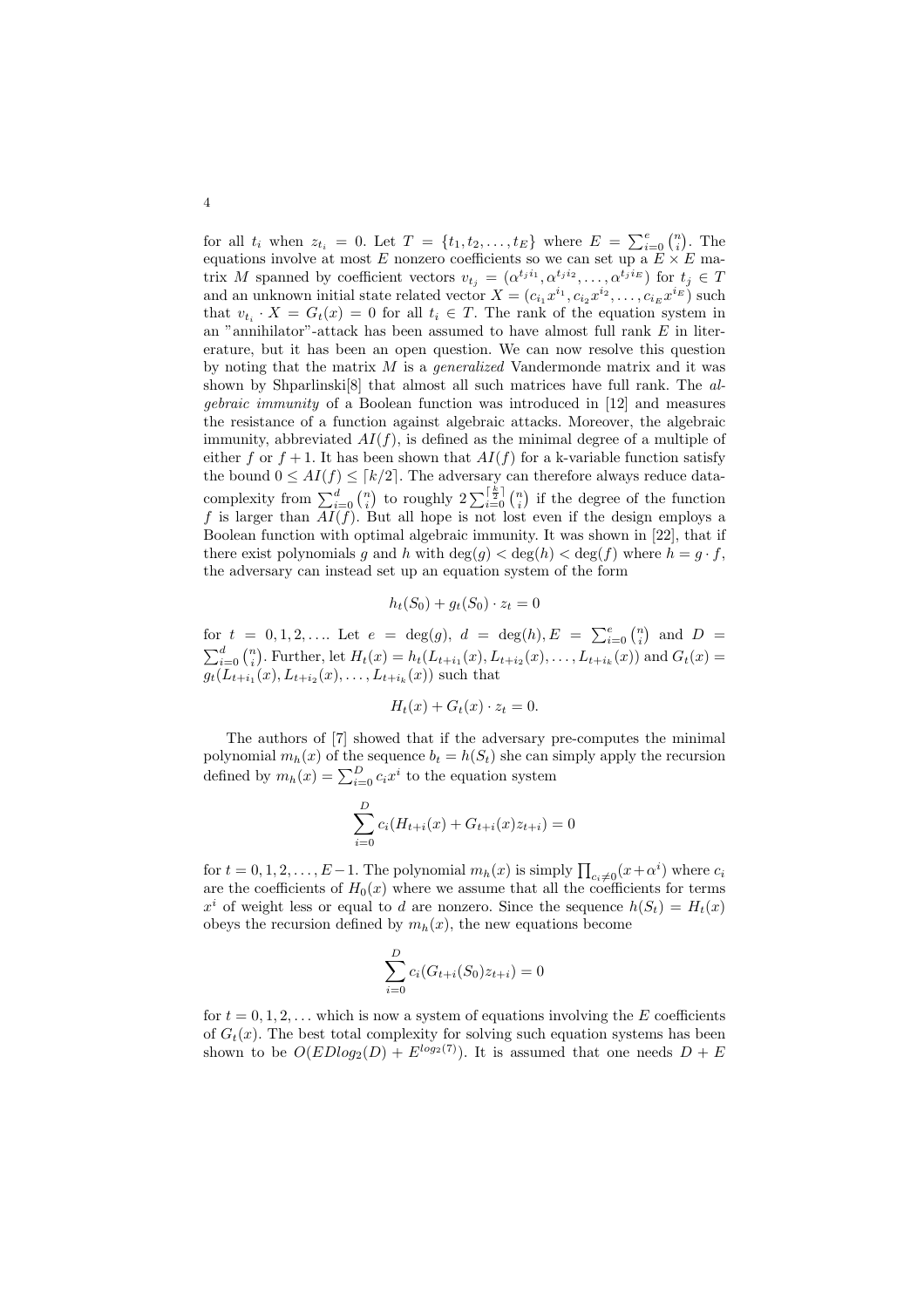keystream bits to solve this system, since the relation *D* is used to determine *E* equations. However, in practice one can compute a polynomial of degree  $D - E$ and zeros  $\alpha^i$  with  $e < wt(i) \leq d$  that will cancel only the terms of  $x^i$  where *i* has weight larger than *e*, so only *D* keystream bits are needed in practice. However,  $O(D + E) = O(D)$  for typical applications, so it usually makes little or no difference.

# 3 Filter Generators in the Spirit of Welch-Gong

The Welch-Gong type filter generator consists of a primitive LFSR over an extension field  $\mathbb{F}_q = \mathbb{F}_{2^k}$  of length n and a Boolean function  $f(x)$  over  $\mathbb{F}_q$ . Let  $\alpha \in \mathbb{F}_{q^n}$  denote a root of the LFSR generator polynomial. The LFSR defines a q-ary sequence

$$
s_t = L(x\alpha^t)
$$

where  $L(x) = Tr_{q^n/q}(x) = \sum_{i=0}^{n-1} x^{q^i}$  denotes the trace from  $\mathbb{F}_{q^n}$  to  $\mathbb{F}_q$  and  $x \in \mathbb{F}_{q^n}$  is a random nonzero initial state. The WG-design applies a Boolean function  $f(x)$  to exactly one q-ary element  $L(x\alpha^t)$  of the LFSR register, in effect generating a binary keystream

$$
z_t = f(L(x\alpha^t))
$$

for  $t = 0, 1, 2, \ldots$  In the following section our focus will be on minimizing the complexity of univariate algebraic attacks on this particular construction.

### 3.1 Powers of Subfield Polynomials and Minimum Distance

When solving univariate equations we do not care so much about degree as we care about the number of nonzero coefficients in the polynomials. The equations we are interested in are of the form

$$
z_t = f(L(x\alpha^t))
$$
  
= 
$$
\sum_{i=0}^{q-1} c_i L(x\alpha^t)^i
$$
  
= 
$$
F(x\alpha^t)
$$

where f is over  $\mathbb{F}_q$  and  $F(x)$  is over  $\mathbb{F}_{q^n}$ . In the rest of the paper we will write capital letters  $F, G, H$  to represent functions  $f, g, h$  over  $\mathbb{F}_q$  composed with  $L(x)$ , where  $L(x)$  will be fixed in the context. Notice that we need not take the composition  $f(L(x))$  modulo  $x^{q^n} + x$  since the highest degree term possible in  $L(x)^{q-1}$ is  $q^{(n-1)}(q-1) = q^n - q^{n-1}$ . To any polynomial  $f(x)$  over  $\mathbb{F}_q$ , define a weight enumerator polynomial

$$
T_f(x) = \sum_{i=0}^{k} w_i x^i
$$
\n<sup>(2)</sup>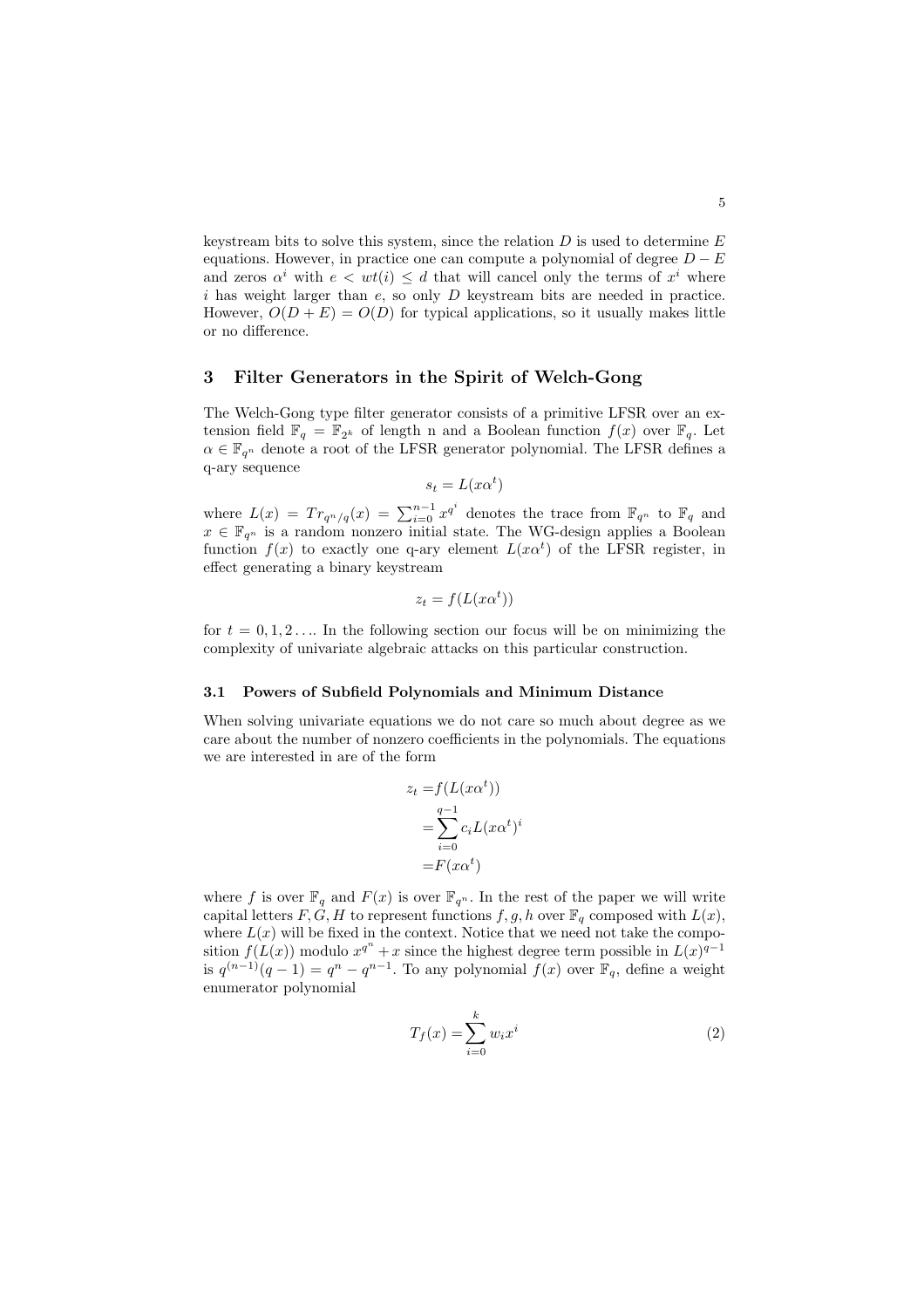where  $w_i$  counts the number of nonzero terms  $x^d$  in  $f$  with exponent  $d$  of hamming weight *i*. We have that  $T_f(1)$  is the usual hamming weight if the coefficients of f are binary. If  $f(x)$ ,  $L(x)$  are as above it is easy to determine the number of nonzero coefficients of their composition  $F(x)$ .

**Theorem 1.** The number of nonzero coefficients of  $F(x) = f(L(x))$  is given by  $T_f(n)$ .

*Proof.* In the expansion of  $L(x)^e$  with  $e = 2^{u_1} + 2^{u_2} + \ldots, 2^{u_d}$  with  $u_{i-1} < u_i$ we get terms of the form

$$
x^{q^{i_1}2^{u_1} + q^{i_2}2^{u_2} + \cdots + q^{i_d}2^{u_d}}.
$$
\n
$$
(3)
$$

Each varying *i* and *j* in the range  $0 \le i \le n$  and  $0 \le j \le k$ , we get that  $q^i 2^j$ corresponds to *nk* distinct powers  $2^0, 2^1, \ldots, 2^{nk-1}$ . Moreover, since  $0 \le u_1$  $u_2 < \ldots < u_d < k$ , the exponents in (3) must correspond to distinct integers of hamming-weight d. In a general sum of powers of  $L, f(L(x)) = \sum_{i=0}^{2^k-1} L(x)^i$ , the terms of weight *d* (3) can be reached by varying over each possible  $\binom{k}{d}$ choice of  $u = (u_1, u_2, \ldots, u_d)$  (corresponding to different powers of  $L(x)$ ). Let  $A_u = \{q^{i}2^u \mid 0 \leq i \leq n-1\}$ . Notice that  $A_u \cap A_{u'} = \emptyset$  for  $u \neq u'$ . Each distinct choice of *u* gives rise to  $n^d$  exponents

$$
A_{u_1} + A_{u_2} + \ldots + A_{u_d} = \{b_1 + b_2 + \ldots + b_d \, | \, b_i \in A_{u_i}\}
$$

where, since  $u_1 < u_2 < \ldots < u_d$ , all must be distinct. Since each choice of  $0 \le u_1 < u_2 < \ldots < u_d$  for a  $0 \le d < k$  gives rise to  $|A_{u_1} + A_{u_2} + \ldots + A_{u_d}| = n^d$ , it follows that  $T_f(n) = \sum_{i=0}^n w_i n^i$  is the the number of nonzero coefficients .  $\Box$ 

Due to this special structure of  $F(x)$  we can improve the bounds on the so-called *spectral immunity* of univariate polynomials. Spectral immunity of a general Boolean polynomial  $F(x)$  over  $\mathbb{F}_{q^n}$  was essentially defined in [11] in terms of sequences, but here it is more convenient to use the definition provided by Helleseth et. al. [21] in terms of cyclic codes.

**Theorem 2.** The spectral immunity of a Boolean function  $F(x)$  over  $\mathbb{F}_{q^n}$ , de*noted SI*(*F*)*, is equal to the minimum weight of a q-ary cyclic code generated by*

$$
G_F(x) = \gcd(F(x) + 1, x^{q^n} + x)
$$

*or*

$$
G_{F+1}(x) = \gcd(F(x), x^{q^n} + x).
$$

The spectral immunity is the univariate analog of algebraic immunity as it measures the least number of unknowns one needs to solve for in an algebraic attack. In a general algebraic attack over  $\mathbb{F}_{2^n}$  (when the LFSR is defined over  $\mathbb{F}_2$ , we have polynomials of the form

$$
P(x) = f(L_{t+i_1}(x), L_{t+i_2}(x), \dots, L_{t+i_k}(x))
$$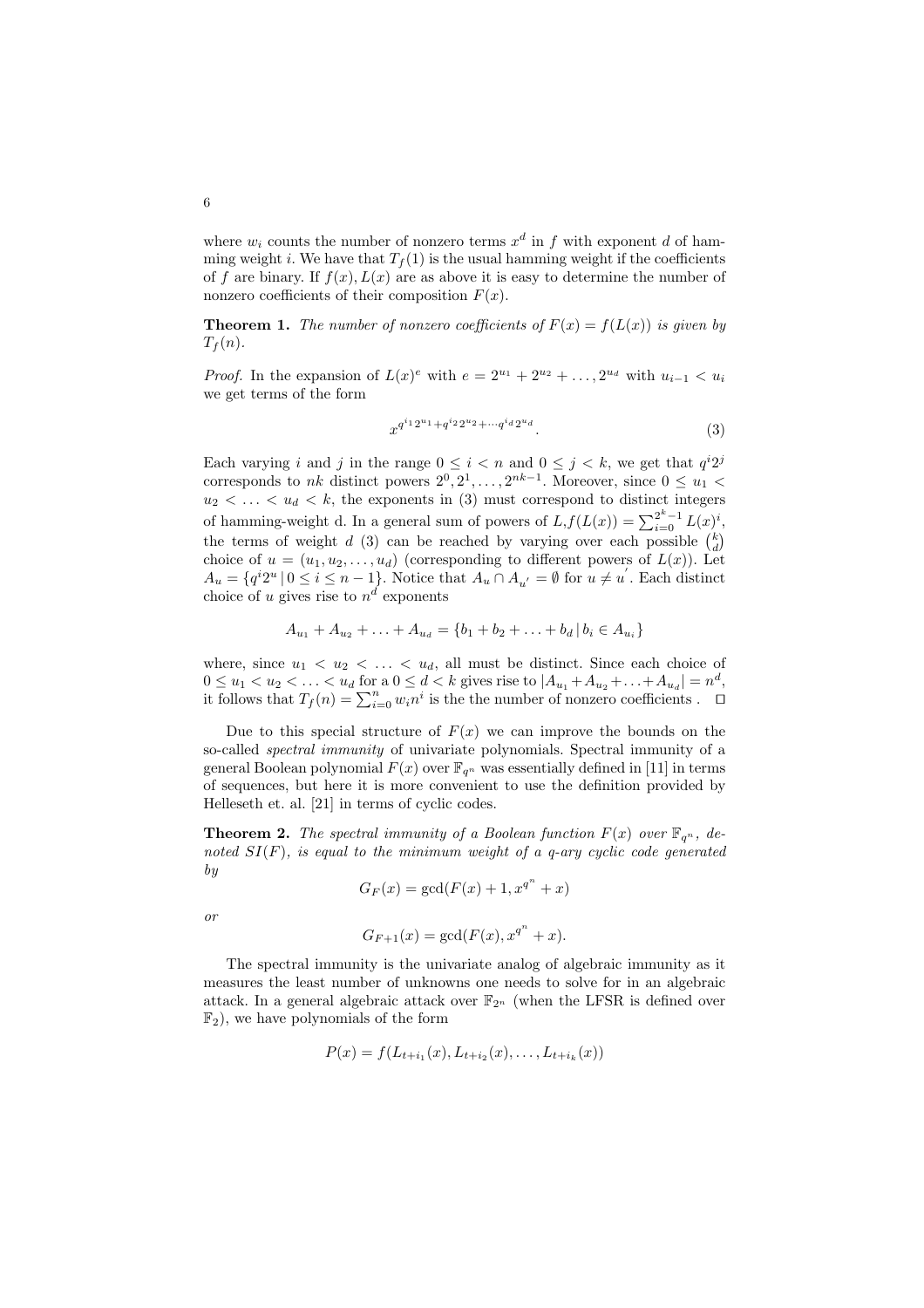Since the algebraic immunity of  $f(x)$  as a multivariate polynomial in k variables is at most  $\lceil k/2 \rceil$ , it follows that the spectral immunity of  $P(x)$  is upper-bounded by  $\sum_{i=0}^{\lceil k/2 \rceil} {n \choose i}$ . Although univariate and multivariate attacks have similar complexity in general, as we have seen, the WG-type construction produces polynomials of a very special type that allows us to improve this bound significantly.

**Lemma 1.** Let  $F(x)$  be of the above form (essentially defining a WG-cipher). *The minimum distance of the cyclic codes generated by*  $G_F$  *and*  $G_{F+1}$  *over*  $\mathbb{F}_{q^n}$ *is upper-bounded by*

$$
SI(F) \le \sum_{i=0}^{\lceil k/2 \rceil} \binom{k}{i} n^i - (\binom{2 \cdot \lceil k/2 \rceil - 1}{\lceil k/2 \rceil} - 1) n^{\lceil k/2 \rceil}.
$$

*Proof.* The proof is straight-forward. Assume the worst case, which is when  $f(x)$  is balanced. The matrix  $M_i$  containing the  $\sum_{i=0}^{\lceil k/2 \rceil} {k \choose i}$  coefficient vectors of  $x^d$  (mod  $g_i(x)$ ) where  $g_i(x) = \gcd(f(x) + i, x^q + x), i \in \mathbb{F}_2$  and with *d* of hamming weight less or equal to  $\lceil k/2 \rceil$ , has rank at most  $2^{k-1}$ . Consequently, the kernel  $K_i$  of  $M_i$  has dimension at least  $\sum_{i=0}^{\lceil k/2 \rceil} {k \choose i} - 2^{k-1} = {2 \cdot \lceil k/2 \rceil - 1 \choose \lceil k/2 \rceil}$ . Since  $\binom{2^r k/2-1}{k/2-1} = \binom{k}{k/2}$  if k is odd and equal to  $\binom{k}{k/2}$  if k is even, it follows that there exist for each of  $f$  and  $f + 1$  a multiple  $g$  with coefficient vector in  $K_i$ with at most  $\binom{k}{\lceil k/2 \rceil} - \binom{2 \cdot \lceil k/2 \rceil - 1}{\lceil k/2 \rceil} + 1$  terms  $x^d$  where *d* has hamming weight  $\lceil k/2 \rceil$ . If  $s(x)$  is the polynomial with these coefficients,  $T_s(n)$  yields the desired upper-bound. upper-bound.

It is not clear whether the upper-bound for  $T_q(n)$  for a multiple g of f or  $f+1$  (the least number of coefficients of a multiple *G* of *F* or  $F+1$ ) is tight or not, and leave this as an open problem.

### 3.2 Minimizing Data Complexity In Attacks on WG Ciphers

In our attacks on the WG-ciphers we seek to minimize the data-complexity. To do this we focus on relations  $f \cdot g = h$  where *h* and *g* only have terms  $x^i$ of weight at most  $\lceil k/2 \rceil$ . Let  $M_i$  denote the matrix spanned by the coefficient vectors of  $x^d$  (mod  $r_i(x)$ ) where  $r_i(x) = \gcd(f(x) + i, x^q + x)$  for  $i \in \mathbb{F}_2$  and where  $wt(d) \leq \lceil k/2 \rceil$ . When *k* is odd we have that  $\binom{2 \cdot \lceil k/2 \rceil - 1}{\lceil k/2 \rceil} = \binom{k}{\lceil k/2 \rceil}$ , and when *k* is even it is equal to  $\binom{k-1}{\lceil k/2 \rceil} = \binom{k}{\lceil k/2 \rceil} / 2$ . When *k* is odd the kernel *K<sub>i</sub>* has at least dimension  $\binom{k}{k/2}$ , so there must exist multiples  $g_0(x)$  of  $f(x)$  and  $g_1(x)$ of  $f(x) + 1$  with at most one (and the same) term  $x<sup>i</sup>$  with exponent weight  $\lceil k/2 \rceil$ such that their sum  $g(x) = g_0(x) + g_1(x)$  has only terms of weight  $\langle k/2|$ . In particular, since  $f(g_0 + g_1) \equiv g_0 \pmod{x^q + x}$  and  $(f + 1)(g_0 + g_1) \equiv g_1$  $(mod x<sup>q</sup> + x)$  any equation

$$
z_t + f(L_t(x)) = 0
$$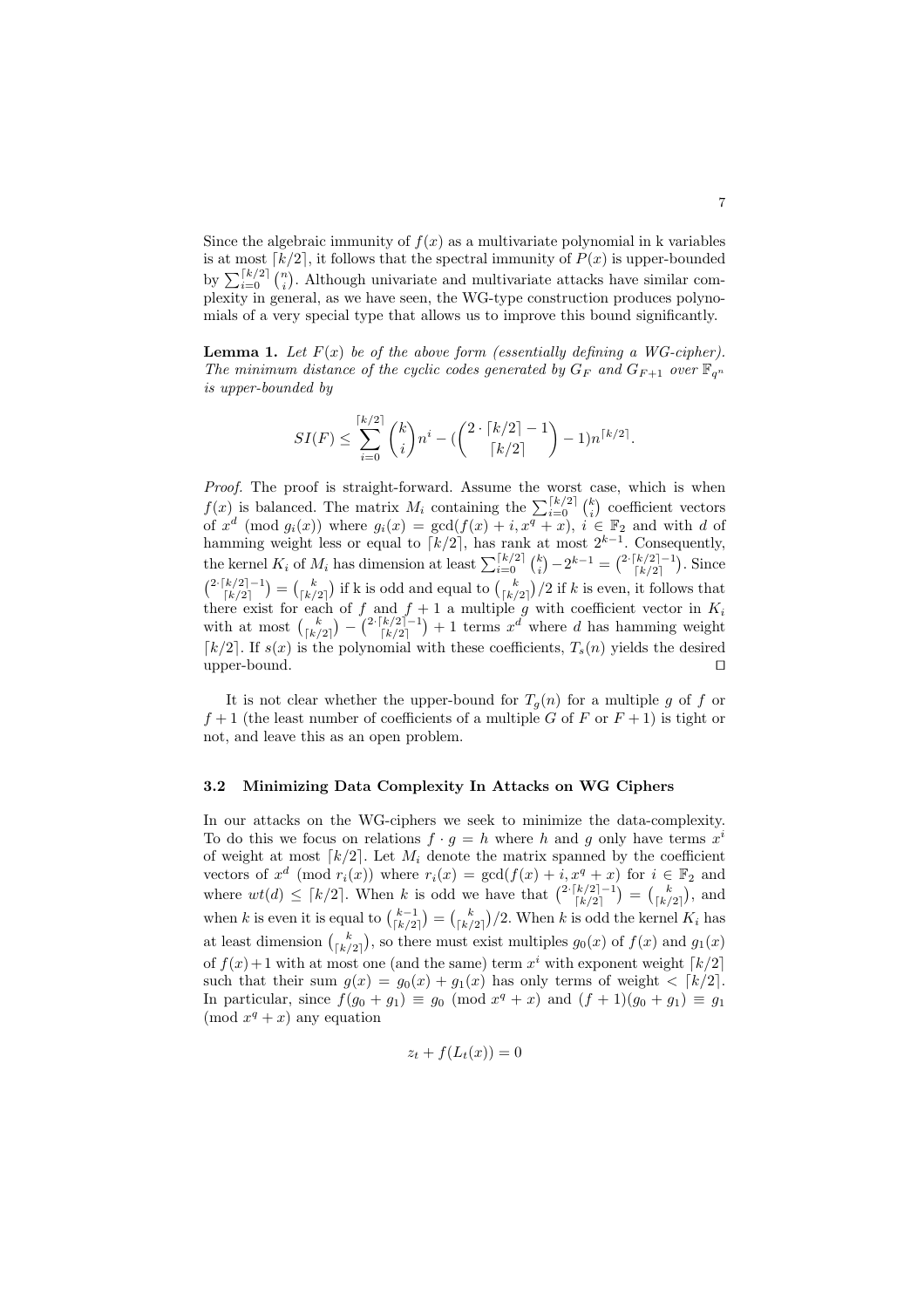with *f* over  $\mathbb{F}_{2^k}$  with *k* odd can always be replaced by an equation

$$
0 = g(L_t(x))(z_t + f(L_t(x))) = g(L_t(x))z_t + g_0(L_t(x))
$$
\n(4)

where  $G(x) = g(L(x))$  has at most  $\sum_{i=0}^{\lceil k/2 \rceil-1} {k \choose i} n^i$  nonzero coefficients while  $G_0(x)$  has at most  $\sum_{i=0}^{\lceil k/2 \rceil - 1} {k \choose i} n^i + n^{\lceil k/2 \rceil}$  nonzero coefficients.

Similar argument can be made when *k* is even. Since in this case the kernels have at least dimension  $\binom{k-1}{\lceil k/2 \rceil}$ , we can find a polynomial  $g_0$  in  $K_0$  and  $g_1$  in  $K_1$ such that the two polynomials share at least  $\binom{k-1}{k/2} - 1$  terms and coefficients of weight  $\lceil k/2 \rceil$ . Since their sum  $g(x) = g_0(x) + g_1(x)$  has at most  $\binom{k-1}{\lceil k/2 \rceil} + 1$ terms of weight  $\lceil k/2 \rceil$ , we can construct equations of the form

$$
0 = g(L_t(x))(z_t + f(L_t(x))) = g(L_t(x))z_t + g_0(L_t(x))
$$

but where  $g_0(L_t(x))$  now has at most  $\sum_{i=0}^{\lceil k/2 \rceil-1} {k \choose i} n^i + ({k-1 \choose \lceil k/2 \rceil}-1) n^{\lceil k/2 \rceil}$  nonzero coefficients. Let  $E = \sum_{i=0}^{\lceil k/2 \rceil - 1} {k \choose i} n^i$  and  $D = \sum_{i=0}^{\lceil k/2 \rceil} {k \choose i} n^i - \left( \binom{2 \cdot \lceil k/2 \rceil - 1}{\lceil k/2 \rceil} - \right)$  $1)n^{\lceil k/2 \rceil}$  such that the complexity of a fast algebraic attack on a generic WG cipher is upper-bounded by  $C = EDlog(D) + E^{log_2(7)}$ . Then if *k* is small in comparison to *n*, *C* is roughly equal to

$$
O((\binom{k}{\lceil k/2 \rceil - 1} n^{\lceil k/2 \rceil - 1})^{\log_2(7)}) \tag{5}
$$

and data complexity of  $O(n^{\lceil k/2 \rceil})$  keystream bits.

# 4 Cryptanalaysis of the WG Family

The class of WG-ciphers are pure filter generator constructions consisting of an LFSR of length *n* over  $\mathbb{F}_q = \mathbb{F}_{2^k}$  and a k-variabe Boolean function  $f(x)$  over  $\mathbb{F}_q$ . In this section we analyse WG-5, WG-7, WG-8 and WG-16. In the following let  $L(x)$  denote the trace polynomial from  $\mathbb{F}_{q^n}$  to  $\mathbb{F}_q$  where *n* and  $q = 2^k$  is clear from the context.

### 4.1 Breaking WG-5

For WG-5 [15] we have  $n = 32$  and  $\mathbb{F}_q = \mathbb{F}_{2^5}$ . The Boolean function is given by  $f(x) = \text{Tr}(x^d)$  over  $\mathbb{F}_q$  where the specification leaves a choice of either using  $d = 7$  or  $d = 15$ . Since the functions have optimal algebraic immunity, the designers state that the best possible algebraic attack has complexity  $2^{54}$  using  $2^{19}$  keystream bits. By using our rough bounds we can show that there must exist *g* and *h* where  $g(L(x))$  has  $n^2 = 2^{10}$  nonzero coefficients and  $h(L(x))$  has  $n^3 = 2^{15}$  coefficients. One can verify that  $g_0(x) = x^{24} + x^8 + x^7 + x^5 + y$  and  $g_1(x) = x^{24} + x^9 + x^8 + x^7 + x^5 + y$  satisfy  $f(g_0 + g_1) + g_0 = 0$ . Moreover, from  $f(x) \cdot g(x) = g_0(x)$ , we get equations of the form

$$
z_t \cdot L(x\alpha^t)^9 = g_0(L(x\alpha^t))
$$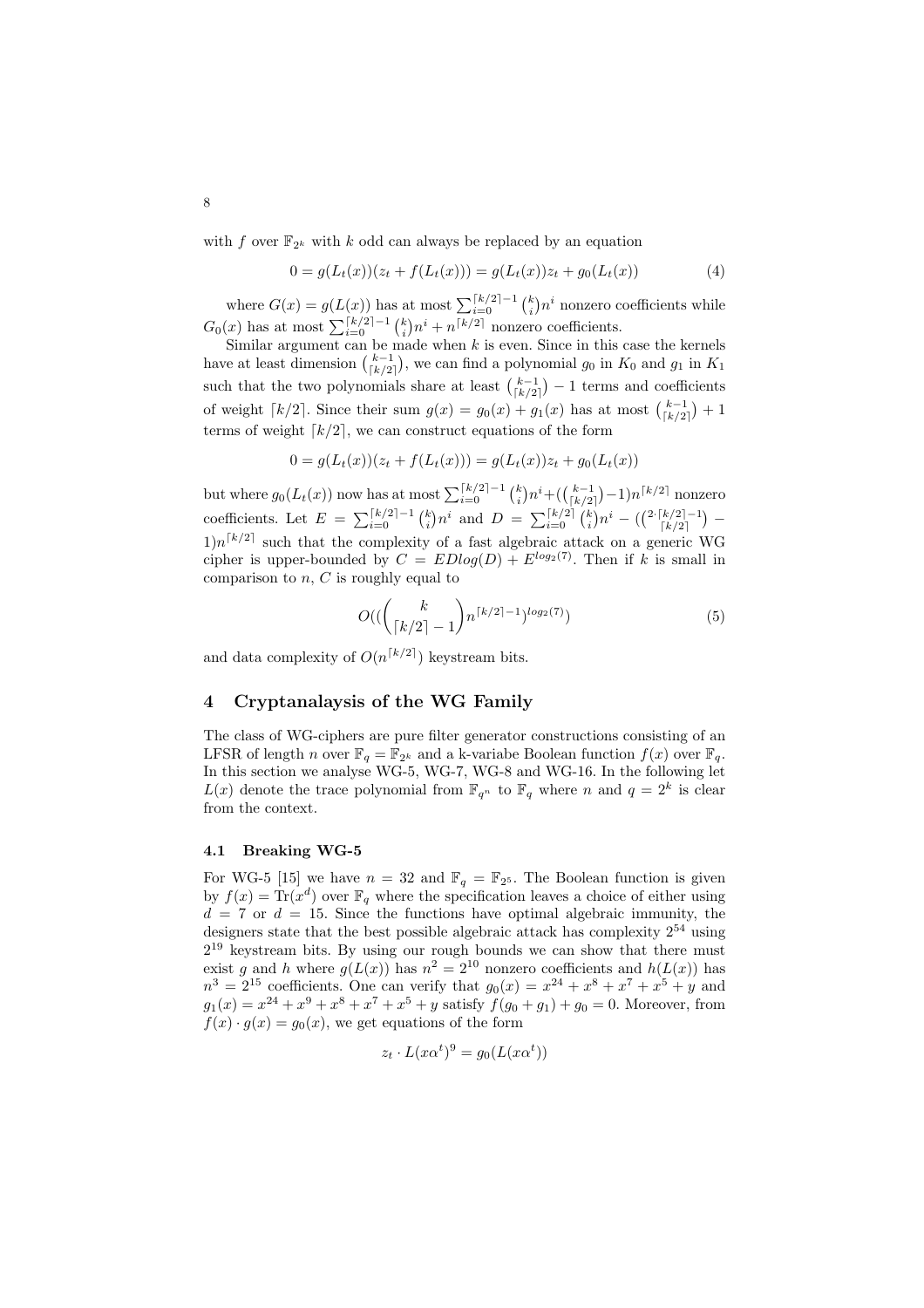for  $t = 0, 1, 2, \ldots$  where the left-hand side involves  $n^2 = 2^{10}$  unknowns and the right-hand side roughly  $n^3 = 2^{15}$  unknowns. Thus the complexity of a fast algebraic attack is roughly  $(n^2)^{\log(7,2)} \approx 2^{30}$  using  $n^3 = 2^{15}$  keystream bits. We find  $\binom{5}{3}$  = 10 such relations that can be used to mount the same attack for both  $\tilde{\text{Tr}}(x^7)$  and  $\text{Tr}(x^{15})$ . Although using the function  $\text{Tr}(x^{15})$  result in a higher linear complexity than  $Tr(x^7)$  against an algebraic attack, they behave the same against our attack.

### 4.2 Breaking WG-7

WG-7 [16] consists of an LFSR of length 23 over a field  $\mathbb{F}_{2^7}$  and a Boolean function

$$
f(x) = \text{Tr}(x^3 + x^9 + x^{21} + x^{57} + x^{87})
$$

corresponding to a multivariate Boolean function in seven variables. The linear complexity of the keystream generated by WG-7 is approximately 2<sup>25</sup>*.*<sup>5</sup> and the authors assume that an attacker has access to no more than  $2^{24}$  keystream bits. If the function has optimal algebraic immunity the complexity of an algebraic attack is roughly  $2^{69}$  using  $2^{25}$  keystream bits. Using our rough bounds, the complexity is at most  $2^{38}$  using  $2^{18}$  keystream bits, which is much less than  $2^{25}$ . But the authors of [23] find that the algebraic immunity  $f(x)$  is in fact 3, and mount an algebraic attack in 2<sup>28</sup> using 2<sup>19</sup>*.*<sup>38</sup> keystream bits. Due to the low algebraic immunity, it is easy to find exactly one low weight multiple  $g_0(x)$  of  $f(x)$  and  $g_1(x)$  for  $f(x)+1$  where all coefficients for both polynomials are 1 and all exponents have hamming weight less or equal to 3. The sum of  $g_0(x)$  and  $g_1(x)$  is simply  $g(x) = g_0(x) + g_1(x) = \text{Tr}(x) = \sum_{i=0}^{7} x^{2^i}$  which can be used to construct a set of equations

$$
z_t \operatorname{Tr}(L(x\alpha^t)) = g_0(L(x\alpha^t))
$$

for  $t = 0, 1, 2, \ldots$ . The number of unknowns in the right-hand side equation is given by  $T_{g_0}(n)=2^{13.84} \approx 2^{14}$  and the left-hand side has  $n \cdot k = 161$  unknowns. Moreover, a FAA on this uses only  $2^{14}$  keystream bits and has complexity about  $(n \cdot k) \times 2^{14} \log_2(2^{14}) + (n \cdot k)^{\log(7)} \approx 2^{25}$ . This is a factor  $2^3$  faster than the algebraic attack of [23], but more importantly uses only a factor  $2<sup>5</sup>$  of the their keystream complexity which has the practical significance in this setting.

### 4.3 Breaking WG-8

WG-8 [17] consists of an LFSR of length 23 over  $\mathbb{F}_q = \mathbb{F}_{2^8}$  and apply the Boolean function

$$
f(x) = \text{Tr}(x^9 + x^{37} + x^{63} + x^{127})
$$

over  $\mathbb{F}_q$ . The authors claim that the best algebraic attack on this construction is in  $2^{69}$  using  $2^{26}$  keystream bits. To find good relations for this specification, we computed the kernel of  $M_0$  and  $M_1$  consisting of rows spanned by the coefficients of  $x^t \pmod{g_i(x)}$  for all  $t$  of weight  $\leq 4$  and where  $g_i(x) = \gcd(f(x) + i, x^q + x)$ .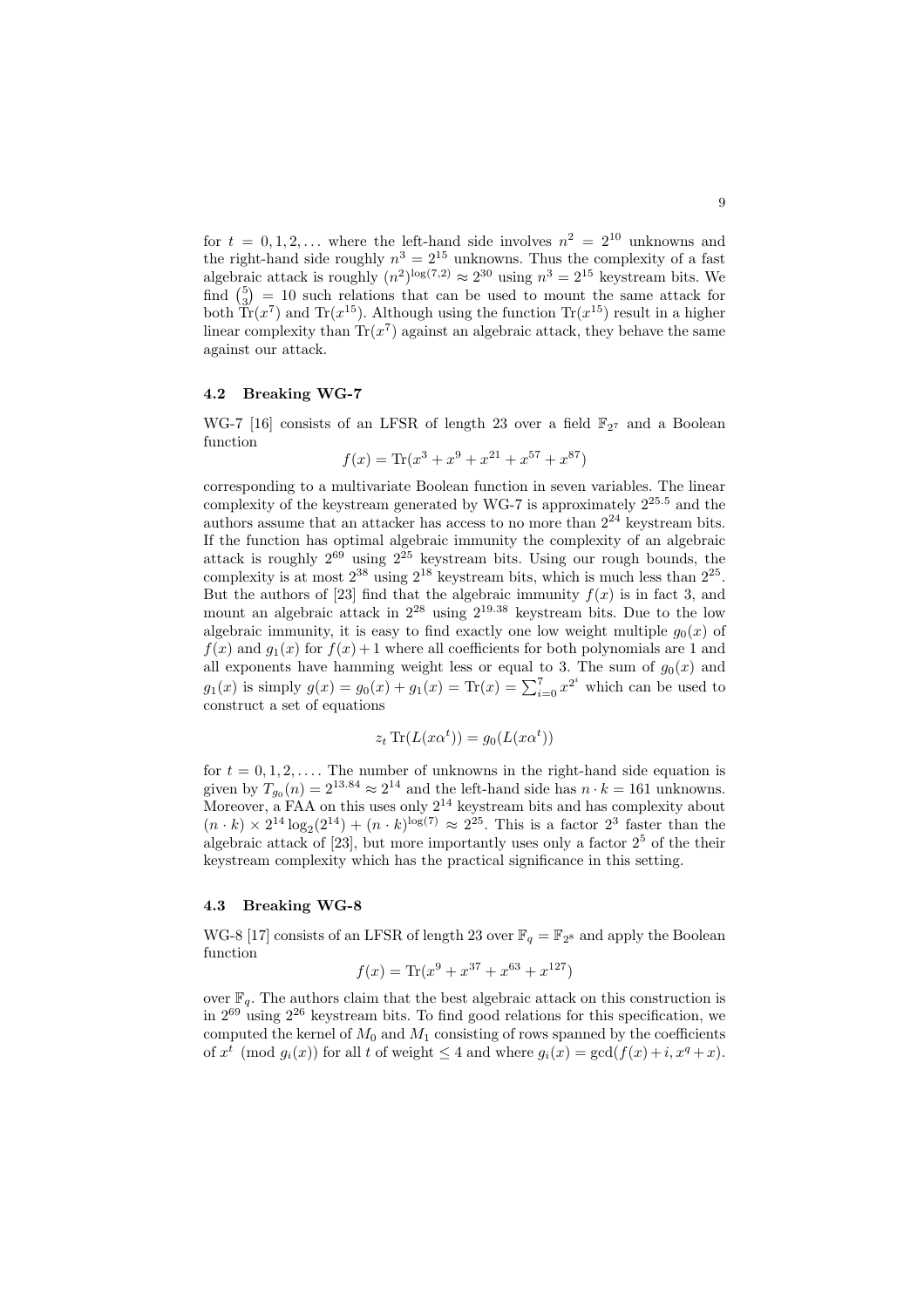Each of the kernels had minimal dimensions 35, and their sum  $K = K_0 + K_1$ dimension 70. We simply row reduced the basis matrix for *K* to eliminate the high weight terms first and collected the last row of the matrix. It contained the coefficient vector of a polynomial  $s(x) = s_0(x) + s_1(x)$  with only one term  $x^d$  of weight 4 and had  $E = T_s(n) = 2^{17}$ . Moreover, the polynomials  $s_i(L(x))$ have  $D = T_{s_i}(n) \approx 2^{22}$  nonzero coefficients. In an attack we can therefore use a relation

$$
z_ts(L(x\alpha^t))+s_0(L(x))=0
$$

for  $t = 0, 1, 2, \ldots$  and obtain an attack with complexity  $EDlog(D) + E^{log(7)} \approx 2^{48}$ using  $2^{22}$  keystream bits. We found many relations that gives the same attack complexity.

# 4.4 Breaking WG-16

WG-16[18] consists of a primitive LFSR of length 32 over  $\mathbb{F}_q = \mathbb{F}_{2^{16}}$  and is meant for use in 4G. The function  $f(x)$  has multivariate degree 8 and optimal algebraic immunity. The authors claim that the best algebraic attack on this construction is in  $2^{159}$  using  $2^{58}$  keystream bits. Since the function is in an even number of variables, the minimal  $T_g(n)$  for a multiple g of f and  $f + 1$  satsify  $T_g(n) \le \sum_{i=0}^{\lceil k/2 \rceil - 1} {k \choose i} n^i + ({k-1 \choose \lceil k/2 \rceil} + 1) n^{\lceil k/2 \rceil} \approx 2^{53}$ . A direct univariate algebraic attack has then complexity  $T_g(n)^{\log(7,2)} = 2^{148}$  using  $2^{54}$  keystream bits which is already less than the claimed bounds. Using the bounds for relations  $f \cdot g = h$ , there must exist a polynomials *g* and *h* where  $g(x)$  has exactly one term  $x^i$  with  $wt(i) \geq f(k/2)-2$  and  $h(x)$  has terms of weight up to  $\lceil k/2 \rceil+2$ . Thus we can set  $E = T_g(n) \le \sum_{i=0}^{\lceil k/2 \rceil - 2} {k \choose i} n^i + n^{\lceil k/2 \rceil} \approx 2^{37}$  and  $D = T_h(n) \le \sum_{i=0}^{\lceil k/2 \rceil + 2} {k \choose i} n^i \approx$  $2^{63}$  that yields an attack with computational complexity  $ED \log(D) + E^{\log(7,2)} \approx$  $2^{106}$  using  $2^{63}$  keystream bits which, assuming that the key has size 128, breaks the cipher.

## 5 Conclusion

In this paper we have described practical applications of certain cyclic codes over  $\mathbb{F}_q$  and  $\mathbb{F}_{q^n}$  generated by a Boolean function. Determining the immunity against an algebraic attack on a WG-type construction involves determining the minimum value  $T_s(n)$  where *s* are codewords of the cyclic codes generated by  $g_0(x) = \gcd(f(x), x^q + x)$  and  $g_1(x) = \gcd(f(x) + 1, x^q + x)$  over  $\mathbb{F}_q$ . This is a slightly different problem than finding minimum distances of a code and an algorithm for determining this *ordered minimum distance* problem is left as an open problem. Moreover, it does not seem that maximal algebraic immunity alone is sufficient to ensure optimal values for  $T_s(n)$ . We propose that a strong Boolean function should attain maximal value among the codewords *s* in its two cyclic codes and that the analysis of this paper must be accounted for when designing secure word-based stream ciphers.

It should also be noted that our analysis may have applications to similar word-based constructions, most notably SNOW-3G [13].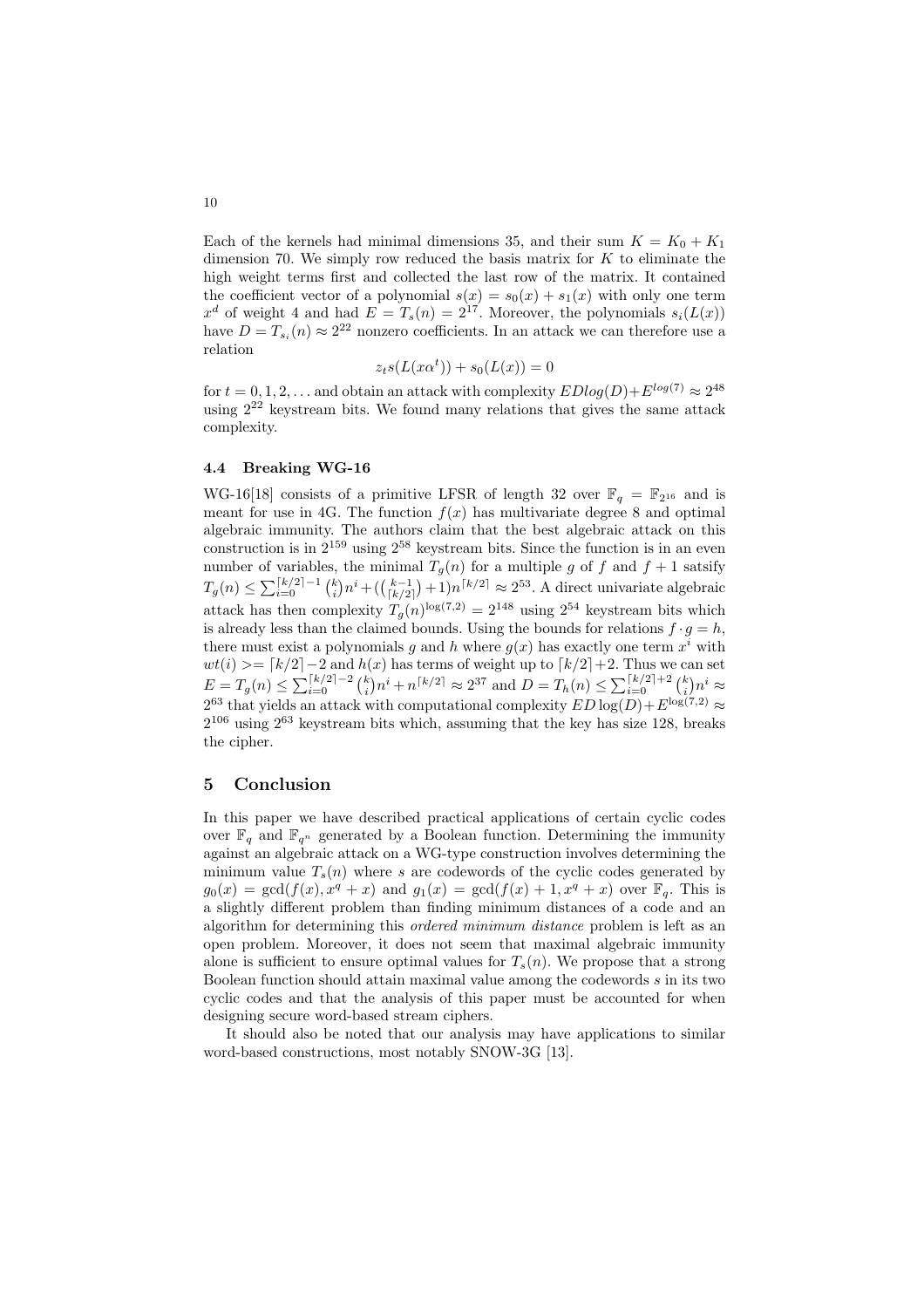# References

- 1. R. Lidl and H. Niederreiter, Finite Fields *In Encyclopedia of Mathematics and its Applications, Cambridge University Press, 1997.*
- *2. S. W. Golomb, G. Gong, Signal Design for Good Correlation: For Wireless Communication, Cryptography, and Radar (2004), Cambridge University Press, New York, USA.*
- *3. F. Armknecht and M. Krause, Algebraic attacks on combiners with memory,* Advances in Cryptology-CRYPTO 2003*, Lecture Notes in Computer Science, vol. 2729, pp. 162-176, Springer-Verlag, 2003.*
- *4. F. Armknecht, Improving fast algebraic attacks,* Proceedings of Fast Software Encryption 2004*, Lecture Notes in Computer Science, vol. 3017, pp. 65-82, Springer-Verlag, 2004.*
- *5. Philip Hawkes and Gregory G. Rose., Rewriting variables: The complexity of fast algebraic attacks on stream ciphers.* In Matt Franklin, editor, Advances in Cryptology - CRYPTO 2004: 24th Annual International Cryptology Conference, Santa Barbara, California, USA, August 15-19, 2004. Proceedings, Lecture Notes in Computer Science, Berlin / Heidelberg, 2004. Springer-Verlag.
- 6. F. Armknecht and G. Ars, Introducing a new variant of fast algebraic attacks and minimizing their successive data complexity, Mycrypt 2005 (International Conference on Cryptology in Malaysia), Lecture Notes in Computer Science, vol. 3715, pp. 16-32, 2005, E. Dawson and S. Vaudenay (Eds.)
- 7. N. Courtois, Fast algebraic attacks on stream ciphers with linear feedback, *Advances in Cryptology-Crypto'2003*, Lecture Notes in Computer Science, vol. 2729, pp. 176-194, Springer-Verlag, 2003.
- 8. Shparlinski, Igor E.,On the Singularity of Generalised Vandermonde Matrices over Finite Fields, *In Finite Fields and Applications, vol. 11, no. 2,pp. 193–199, 2005, Elsevier Science Publishers B. V.*
- *9. N. Courtois and W. Meier, Algebraic attacks on stream ciphers with linear feedback,* Advances in Cryptology-Eurocrypt'2003*, Lecture Notes in Computer Science, vol. 2656, pp. 345-359, Springer, 2003.*
- *10. S.W. Golomb,* Shift Register Sequences, *Holden-Day, Inc., San Francisco, 1967, revised edition, Aegean Park Press, Laguna Hills, CA, (1982).*
- *11. G. Gong, S. Rønjom, T. Helleseth and H. Hu, Fast linear subspace attacks on stream ciphers, submitted to* IEEE Transactions on Information Theory*.*
- *12. W. Meier, E. Pasalic, and C. Carlet. Algebraic attacks and decomposition of Boolean functions.* In Advances in Cryptology — EUROCRYPT 2004, volume 3027 of Lecture Notes in Computer Science, pages 474–491. Christian Cachin and Jan Camenisch, editors, Springer, 2004.
- 13. ETSI/SAGE. Specification of the 3GPP Confidentiality and Integrity Algorithms UEA& UIA2 Document 2: Snow 3G Specification (version 1.1) (September 2006), http://www.3gpp.org/ftp
- 14. S. Rønjom and T. Helleseth, A New Attack on the Filter Generator, *IEEE Transactions on Information Theory*, vol. 53, no. 5, pp. 17520-1758, 2007.
- 15. Aagaard, M.D. and Guang Gong and Mota, R.K. Hardware implementations of the WG-5 cipher for passive RFID tags, *In IEEE International Symposium on Hardware-Oriented Security and Trust (HOST), 2013 , June 2013, pp. 29-34.*
- *16. Yiyuan Luo and Qi Chai and Guang Gong and Xuejia Lai, A Lightweight Stream Cipher WG-7 for RFID Encryption and Authentication,* In IEEE Global Telecommunications Conference (GLOBECOM 2010), 2010, Dec 2010, pp. 1-6.